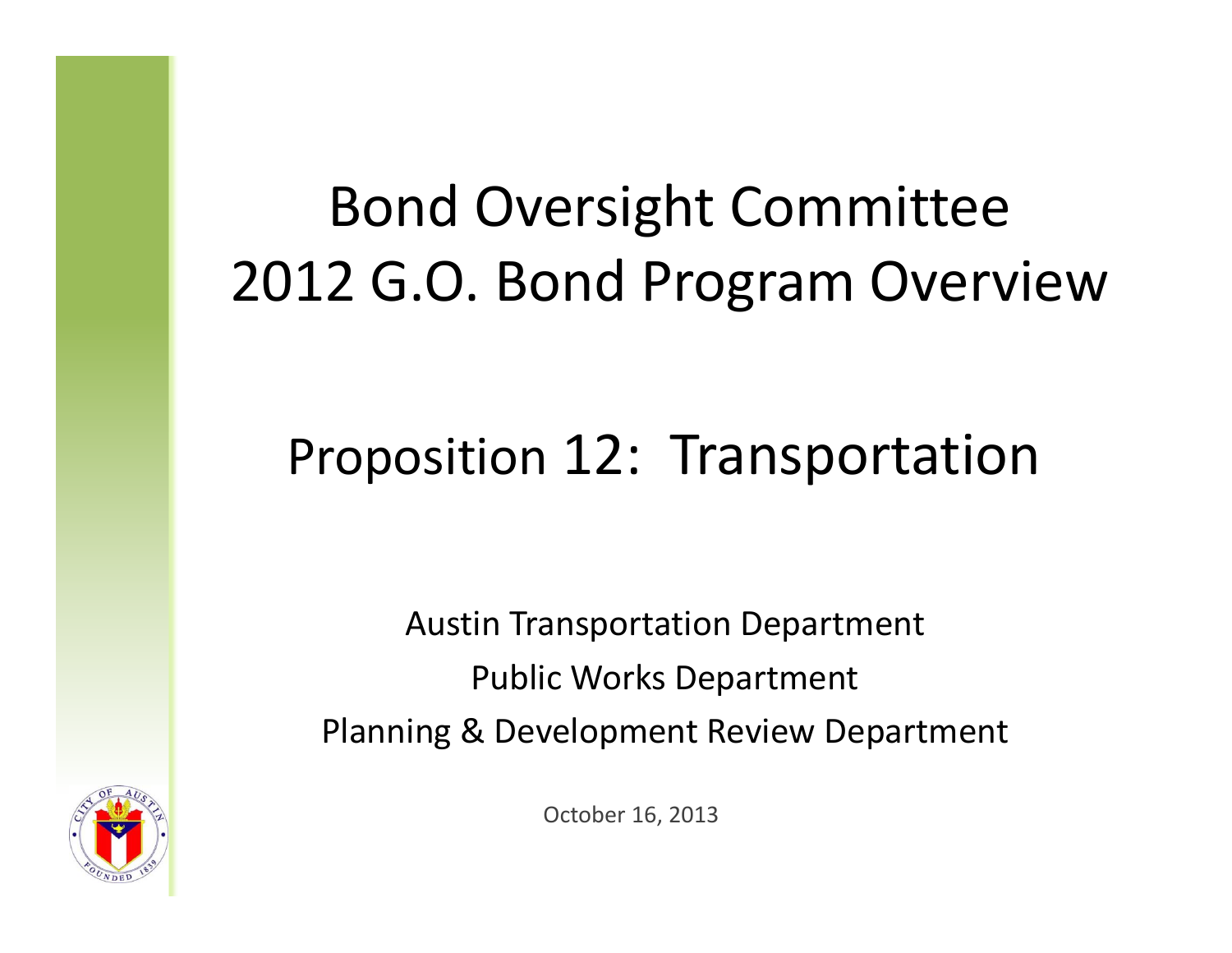### Agenda

- Proposition Development
- •Department Selection Process
- •Proposition Overview
- •Proposition Projected Spending Plan
- •ATD Sponsored Programs and Projects
- $\bullet$ PWD Sponsored Programs and Projects

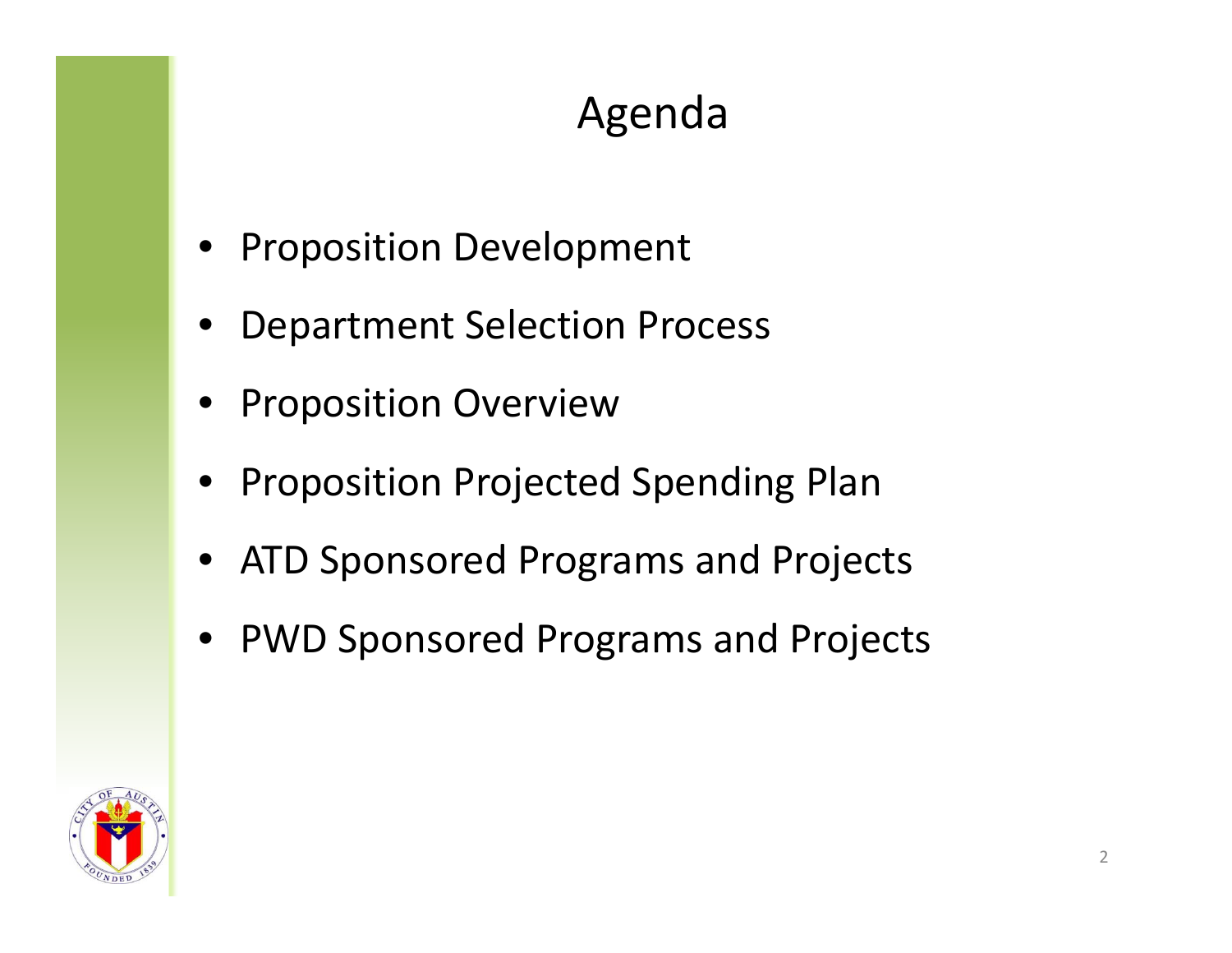#### 2012 Bond ‐ Transportation Proposition Development

The purpose of Proposition 12 was to provide funding for the design and construction of Transportation, Mobility, and Right of Way Infrastructure assets.

- Named projects were selected based on Council priorities, master plans, and existing projects in need of construction funding.
- Ongoing coordination with other departments to address City goals.

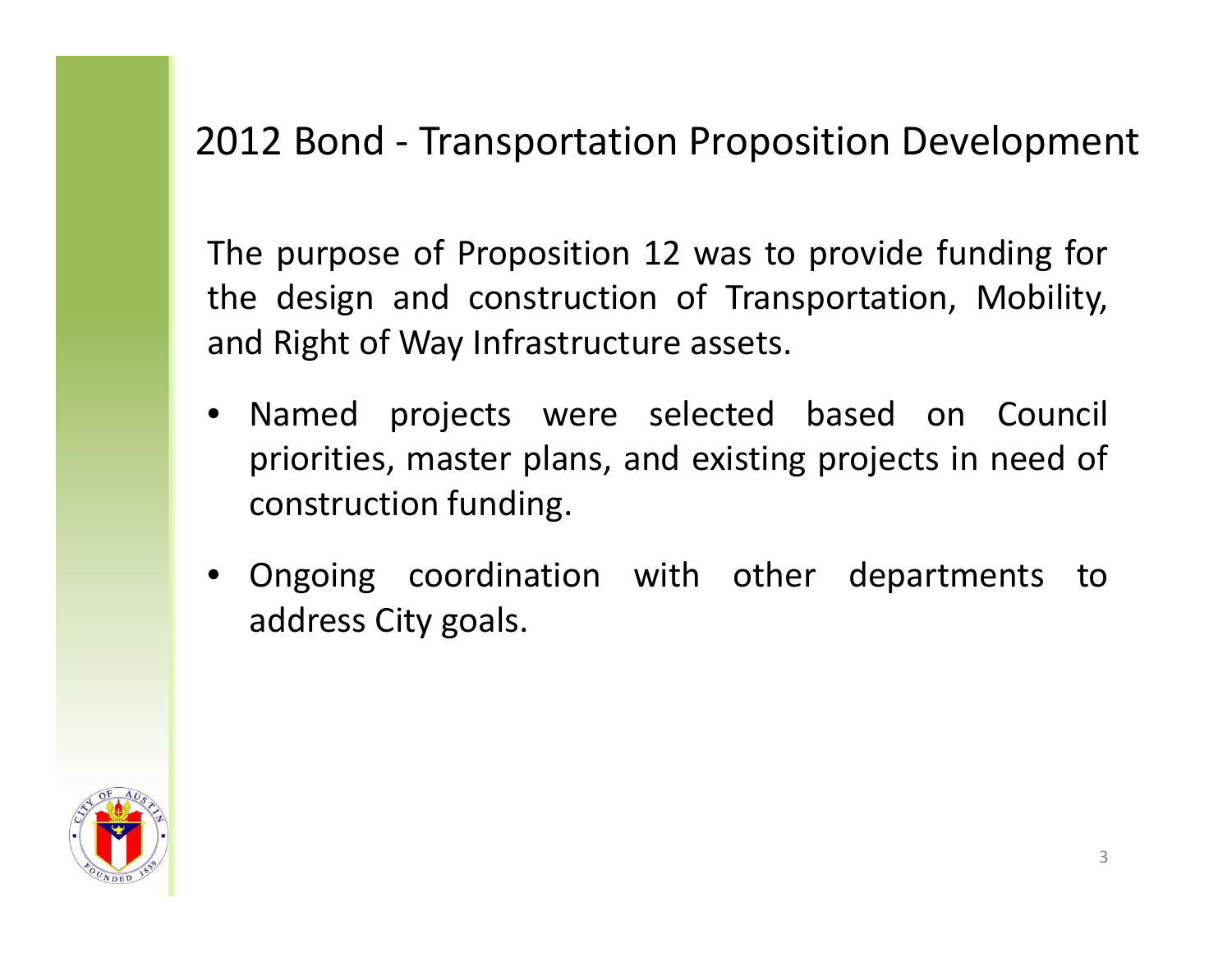#### PWD Asset Management Approach

Public Works (PWD) uses an Asset Management Approach for program management and project selection. It is based on the following tenets:

- • Uses the condition of assets todetermine candidates for CIPproject and operations work.
- Create <sup>a</sup> "dig‐once" approach with other departments and agencies.
- Projects designed from past bond programs had priority.



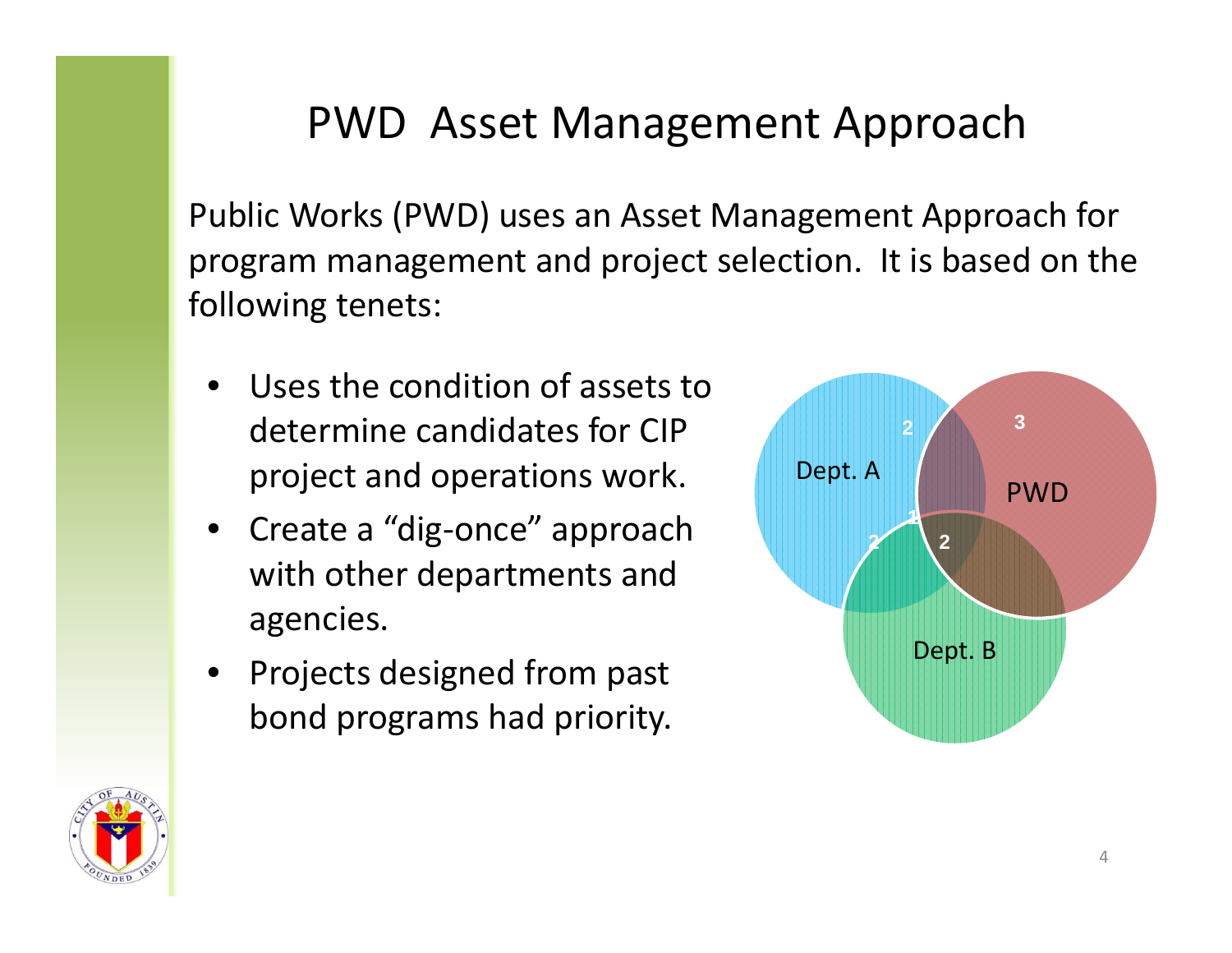## ATD Project Selection Process

#### Five Stage Project Selection Process

- Stage One: Master projects database compilation
- $\triangleright$  Stage Two: Initial project scoring
- > Stage Three: Candidate projects
- $\triangleright$  Stage Four: Analysis of candidate projects
- $\triangleright$  Stage Five: Priority and Ranking of projects

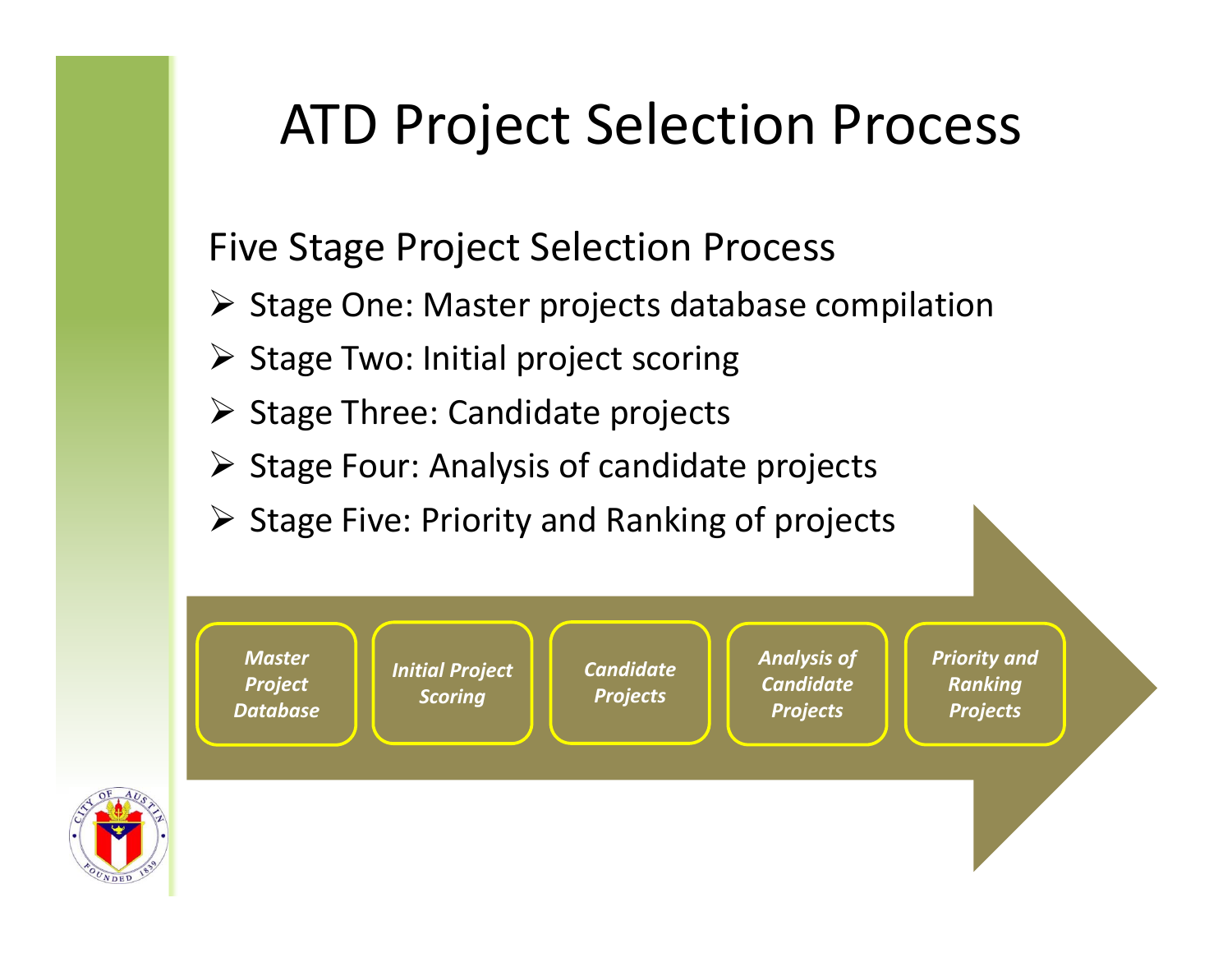## PDRD Process

Imagine Austin / Small Area Plan Recommendations

Prioritization/ Needs Assessment

Bond Program Development / Implementation

Ongoing Coordination

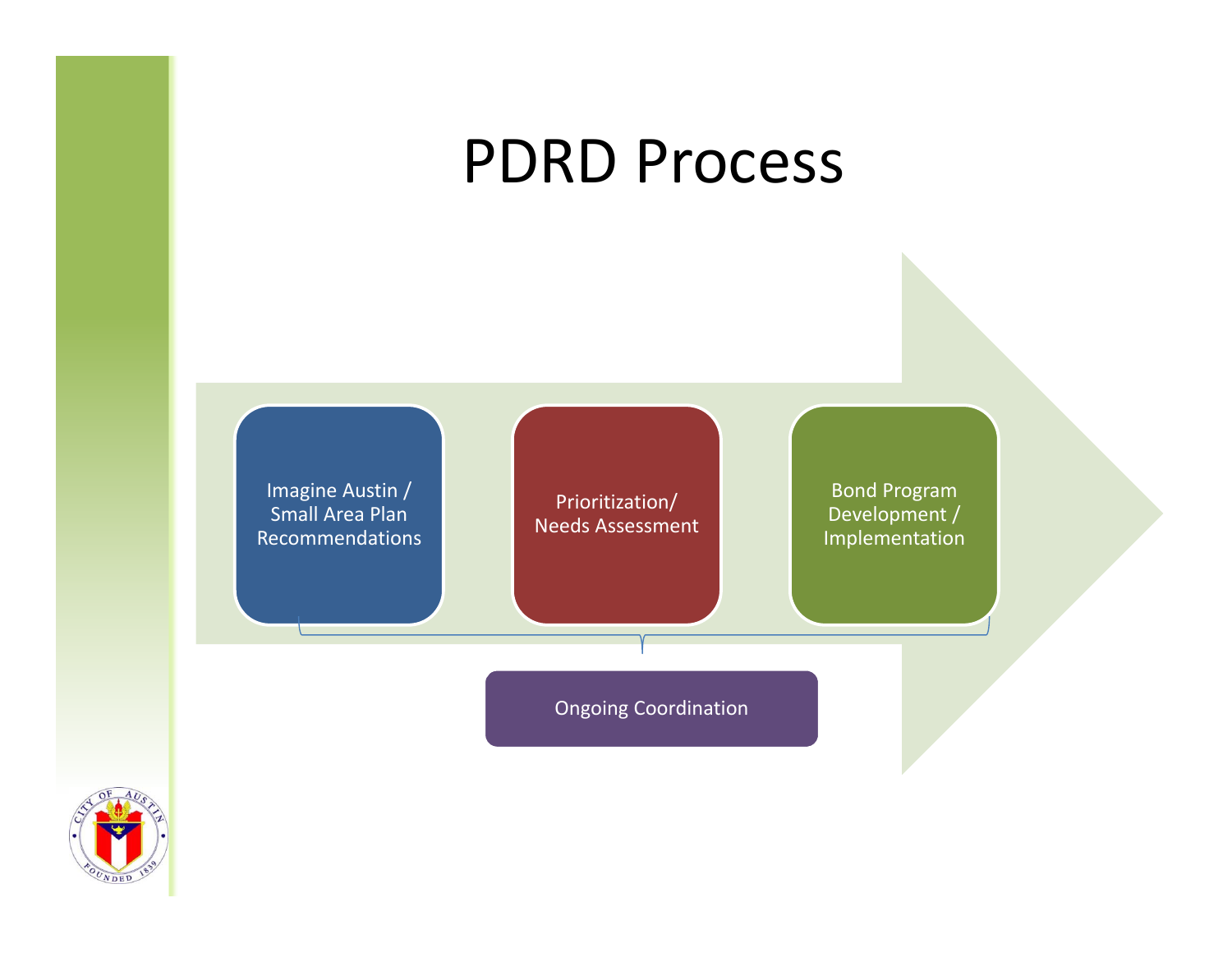## Proposition Overview

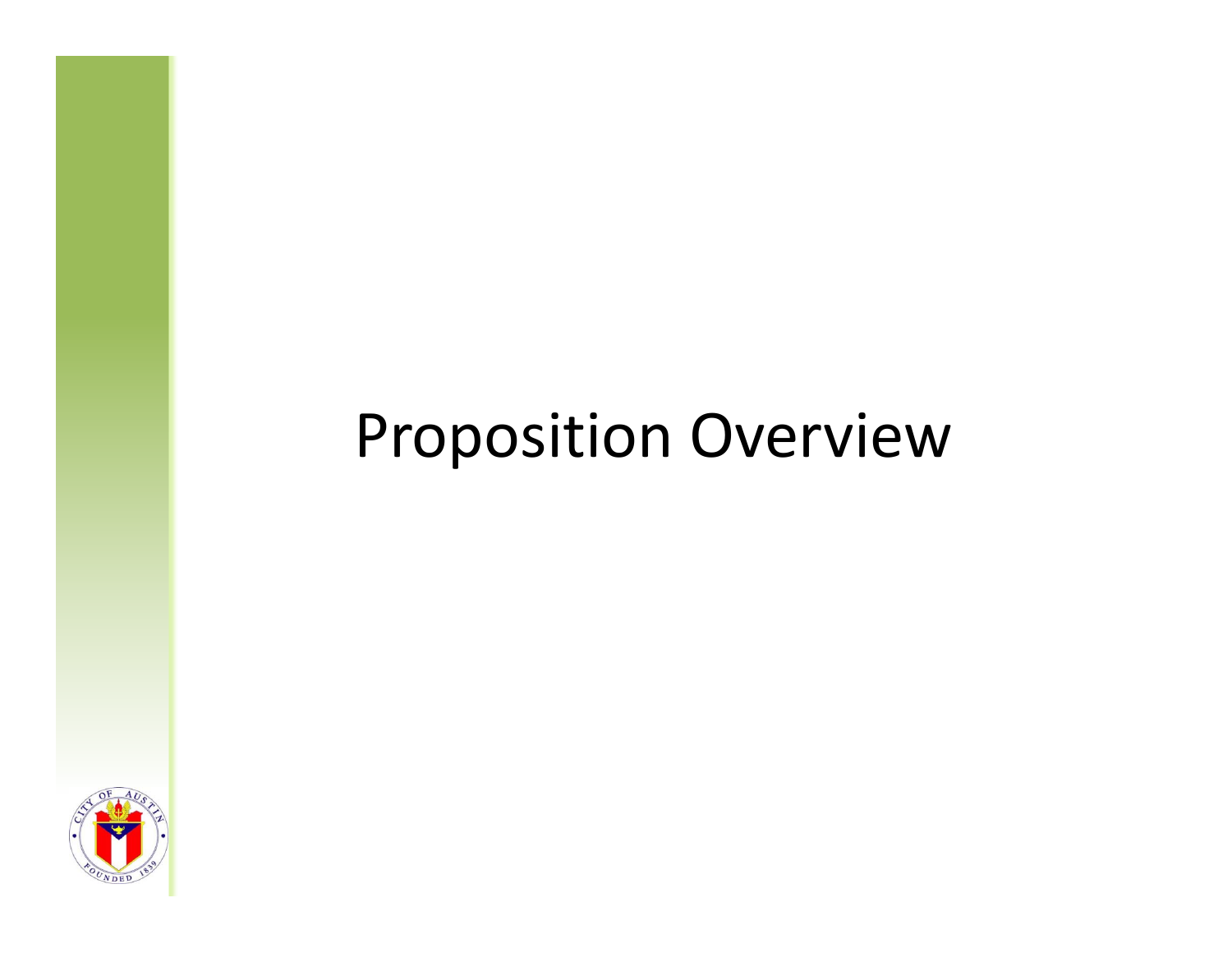#### Proposition 12 Overview– Programs

|                                                         |                | <b>Dept. Stakeholders</b> |             |            |                          |                   |
|---------------------------------------------------------|----------------|---------------------------|-------------|------------|--------------------------|-------------------|
| <b>Program Title</b>                                    | <b>Sponsor</b> | <b>ATD</b>                | <b>PDRD</b> | <b>PWD</b> | <b>Deliverable</b>       | <b>Allocation</b> |
|                                                         |                |                           |             |            |                          |                   |
| City Wide Sidewalks, Ramps, Curbs and<br><b>Gutters</b> | <b>PWD</b>     |                           |             |            | Construction             | \$25.0M           |
| City Wide Bikeways                                      | <b>PWD</b>     |                           |             |            | Construction             | \$1.5M            |
| Design of New Projects                                  | <b>PWD</b>     |                           |             |            | Design                   | \$4.0M            |
| Minor Bridges, Culverts, and Structures                 | <b>PWD</b>     |                           |             |            | Construction             | \$1.7M            |
| Neighborhood Partnering Program                         | <b>PWD</b>     |                           |             |            | Construction             | \$1.2M            |
| <b>Street Reconstruction Program</b>                    | <b>PWD</b>     |                           |             |            | Construction             | \$35.3M           |
| Urban Trail & Grant Match Projects                      | <b>PWD</b>     |                           |             |            | Design &<br>Construction | \$6.0M            |

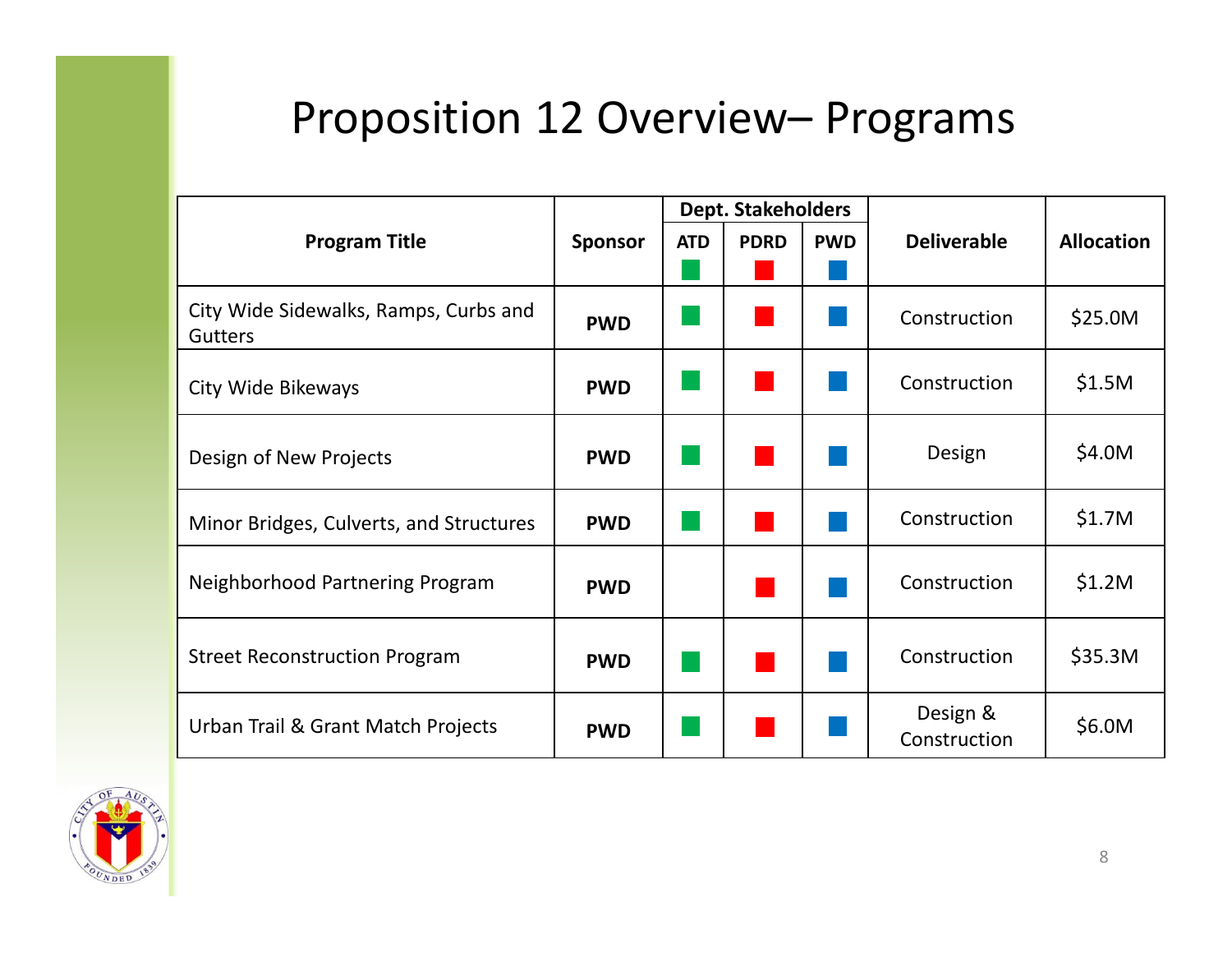### Proposition 12 Overview– Programs (Continued)

|                                                  |                | <b>Dept. Stakeholders</b> |             |            |                          |                   |
|--------------------------------------------------|----------------|---------------------------|-------------|------------|--------------------------|-------------------|
| <b>Program Title</b>                             | <b>Sponsor</b> | <b>ATD</b>                | <b>PDRD</b> | <b>PWD</b> | <b>Deliverable</b>       | <b>Allocation</b> |
| IH-35 Corridor Development Program               | <b>ATD</b>     |                           |             |            | Design &<br>Construction | \$15.0M           |
| MoPac Improvements                               | <b>ATD</b>     |                           |             |            | Design &<br>Construction | \$3.0M            |
| Local Area Traffic Management                    | <b>ATD</b>     |                           |             |            | Design &<br>Construction | \$3.0M            |
| Arterial Congestion and Crash Risk<br>Mitigation | <b>ATD</b>     |                           |             |            | Design &<br>Construction | \$8.0M            |

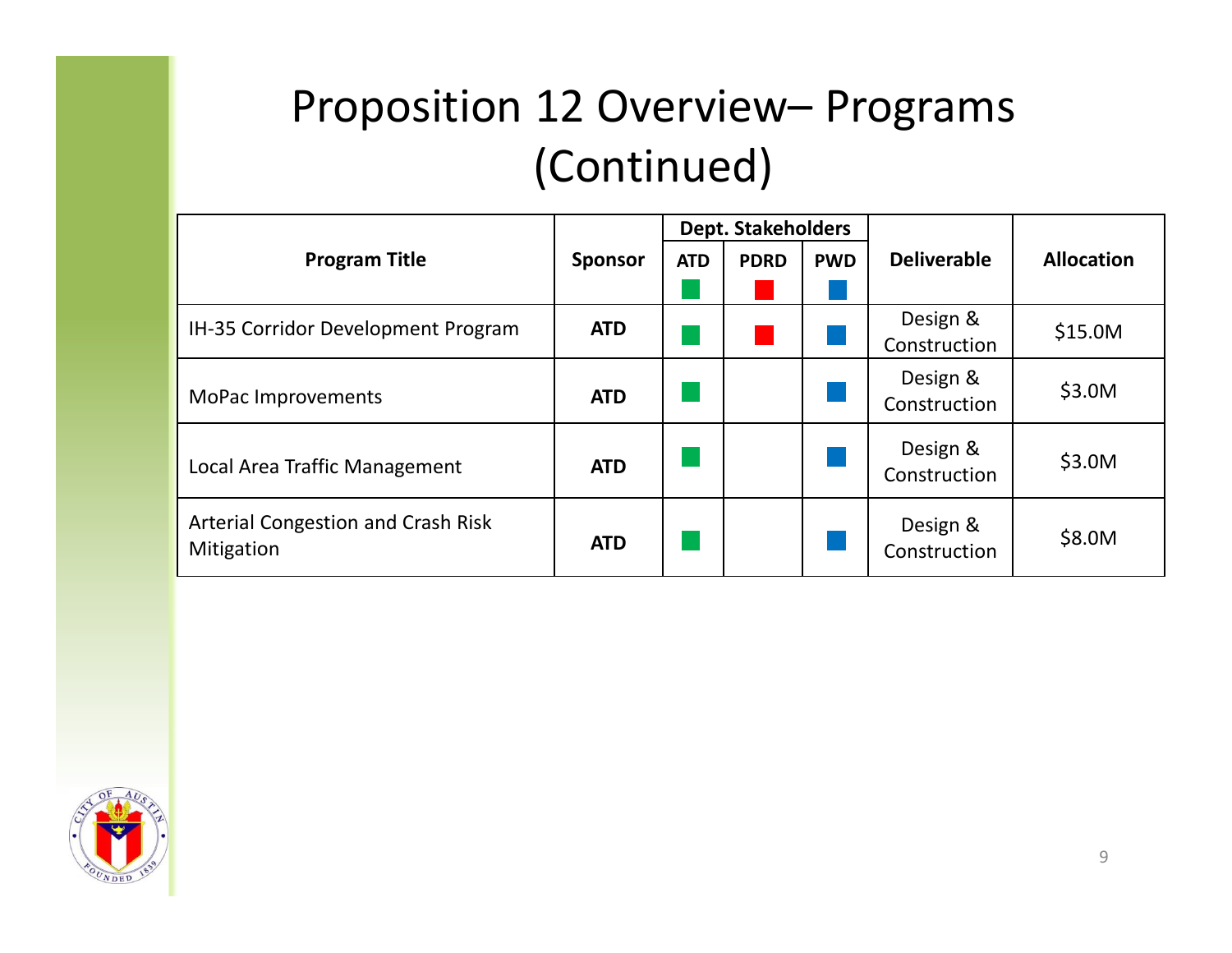#### Proposition 12 Overview– Named Projects

|                                                           |                | <b>Dept. Stakeholders</b> |             |            |                          |                   |
|-----------------------------------------------------------|----------------|---------------------------|-------------|------------|--------------------------|-------------------|
| <b>Project Title</b>                                      | <b>Sponsor</b> | <b>ATD</b>                | <b>PDRD</b> | <b>PWD</b> | <b>Deliverable</b>       | <b>Allocation</b> |
|                                                           |                |                           |             |            |                          |                   |
| 51 <sup>st</sup> Street Vision Plan Improvements          | <b>ATD</b>     |                           |             |            | Design                   | \$3.5M            |
| <b>Riverside Drive Corridor Improvements</b>              | <b>ATD</b>     |                           |             |            | Design &<br>Construction | \$2.5M            |
| North Lamar & Burnet Corridor<br>Improvements             | <b>PWD</b>     |                           |             |            | Design &<br>Construction | \$15.0M           |
| <b>Violet Crown Trail</b>                                 | <b>PWD</b>     |                           |             |            | Design &<br>Construction | \$2.0M            |
| Mo-Pac Bicycle Bridge over Barton<br>Creek, Phase 1 & 2   | <b>PWD</b>     |                           |             |            | Construction             | \$4.0 M           |
| Emmett Shelton Bridge on Redbud Trail<br>(Red Bud Island) | <b>PWD</b>     |                           |             |            | Design                   | \$3.0M            |
| <b>Public Works Service Facilities</b>                    | <b>PWD</b>     |                           |             |            | Design &<br>Construction | \$11.075M         |

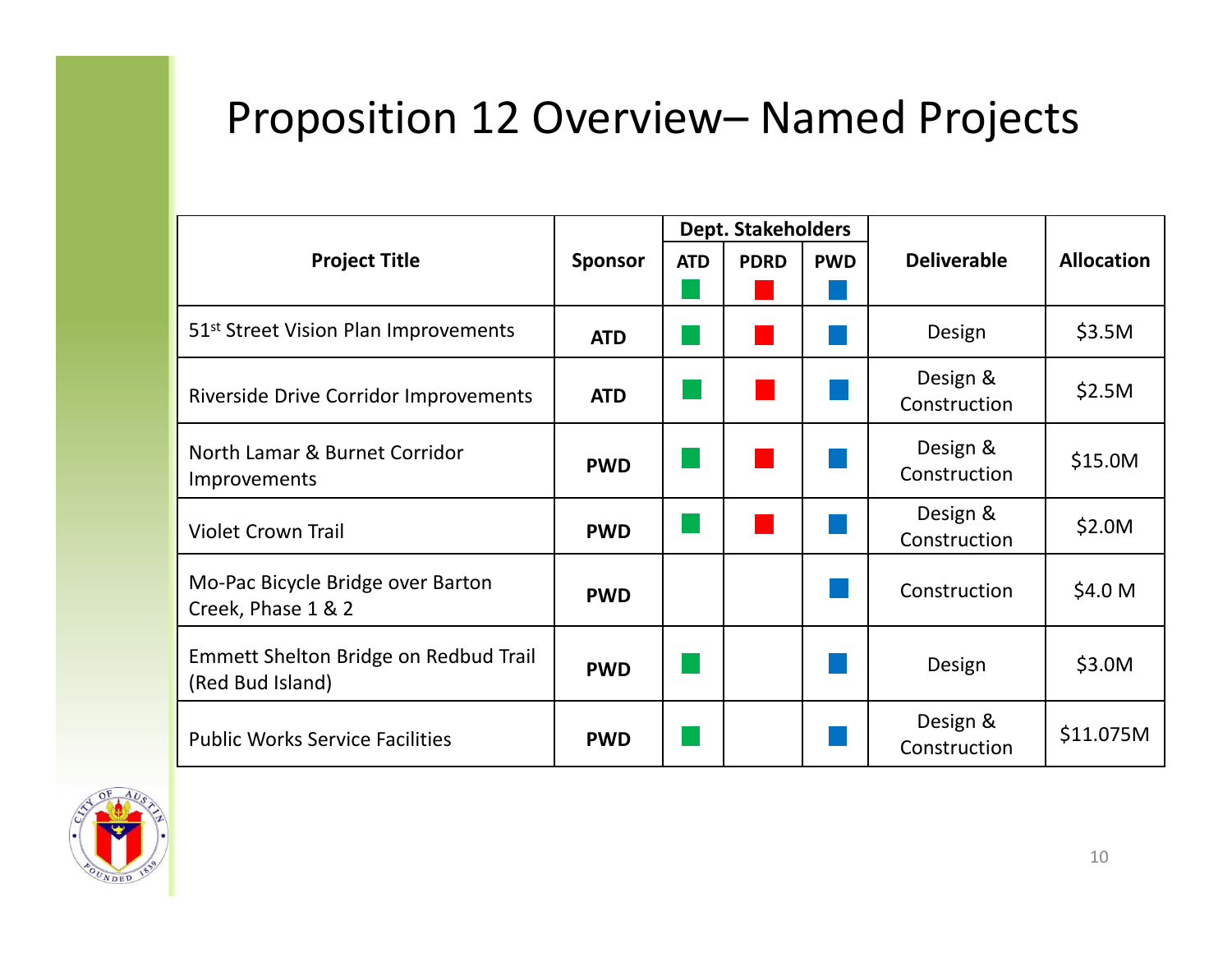## Proposition 12:

## Projected Spending Plan

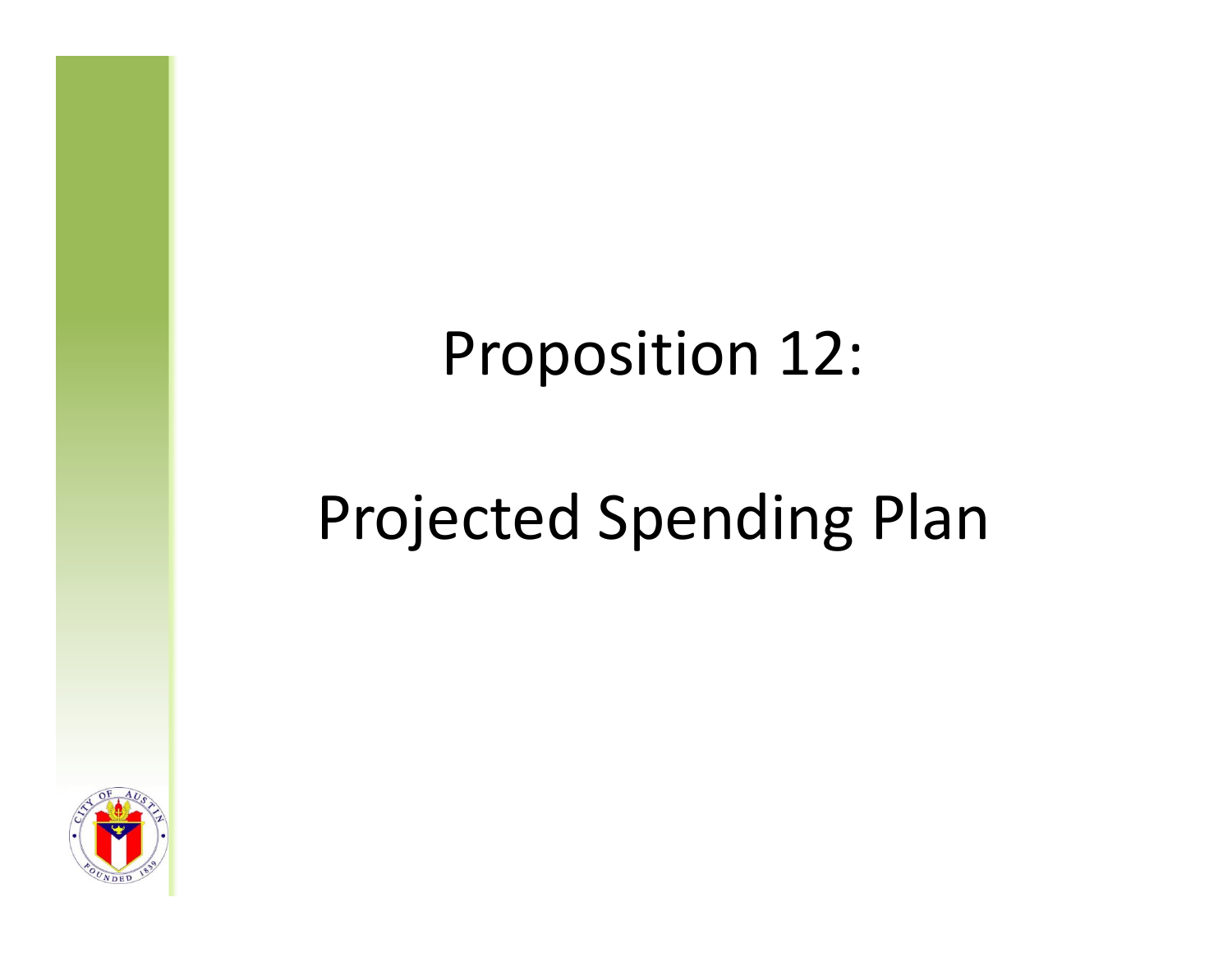### Proposition 12 Projected Draw‐Down Plan by Program (in \$M)

**2012 Bond Prop <sup>12</sup> ‐ Cumulative Bond Balances By Program (in \$millions)**



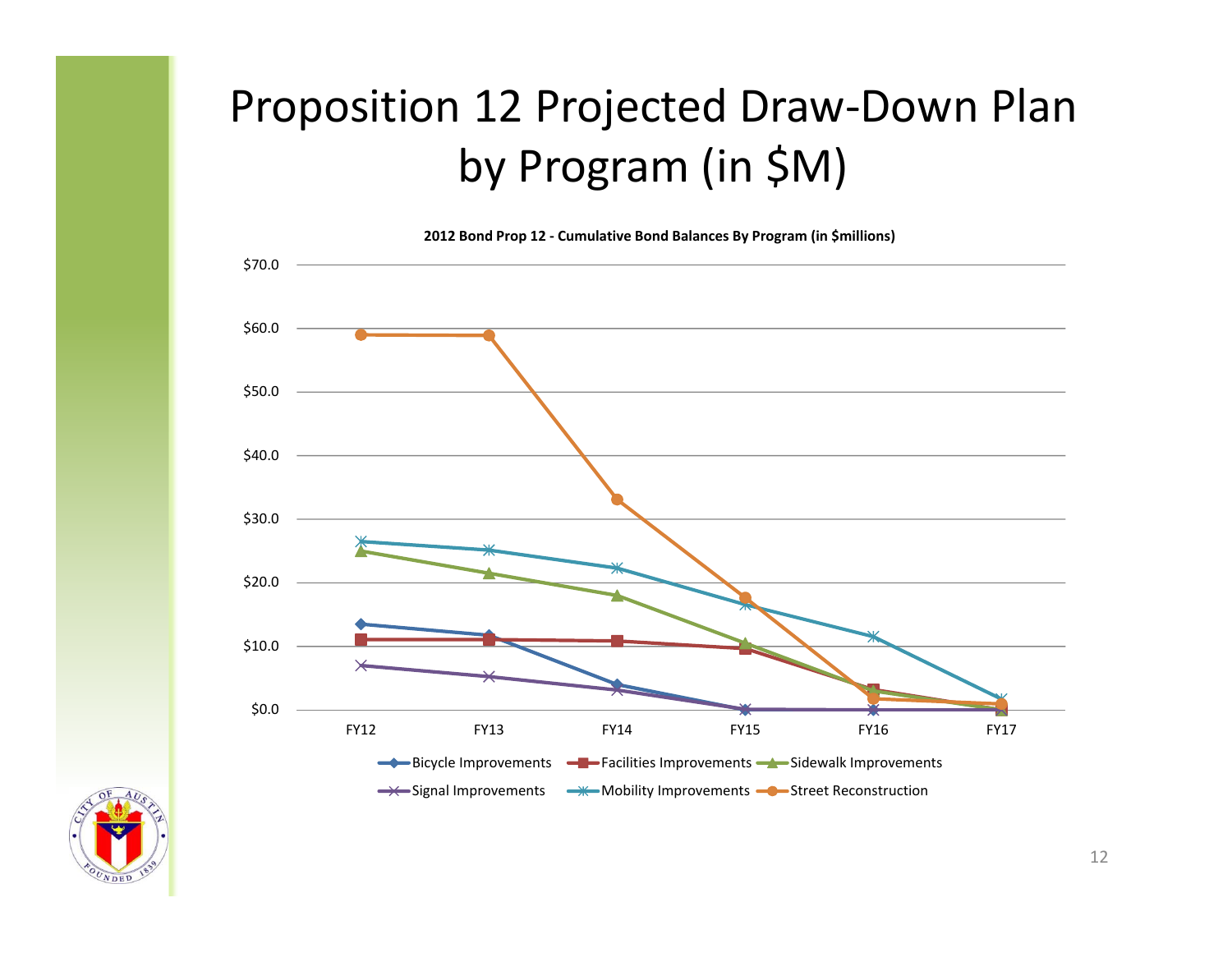# ATD Sponsored Program and Project Status Update

(see separate presentation)

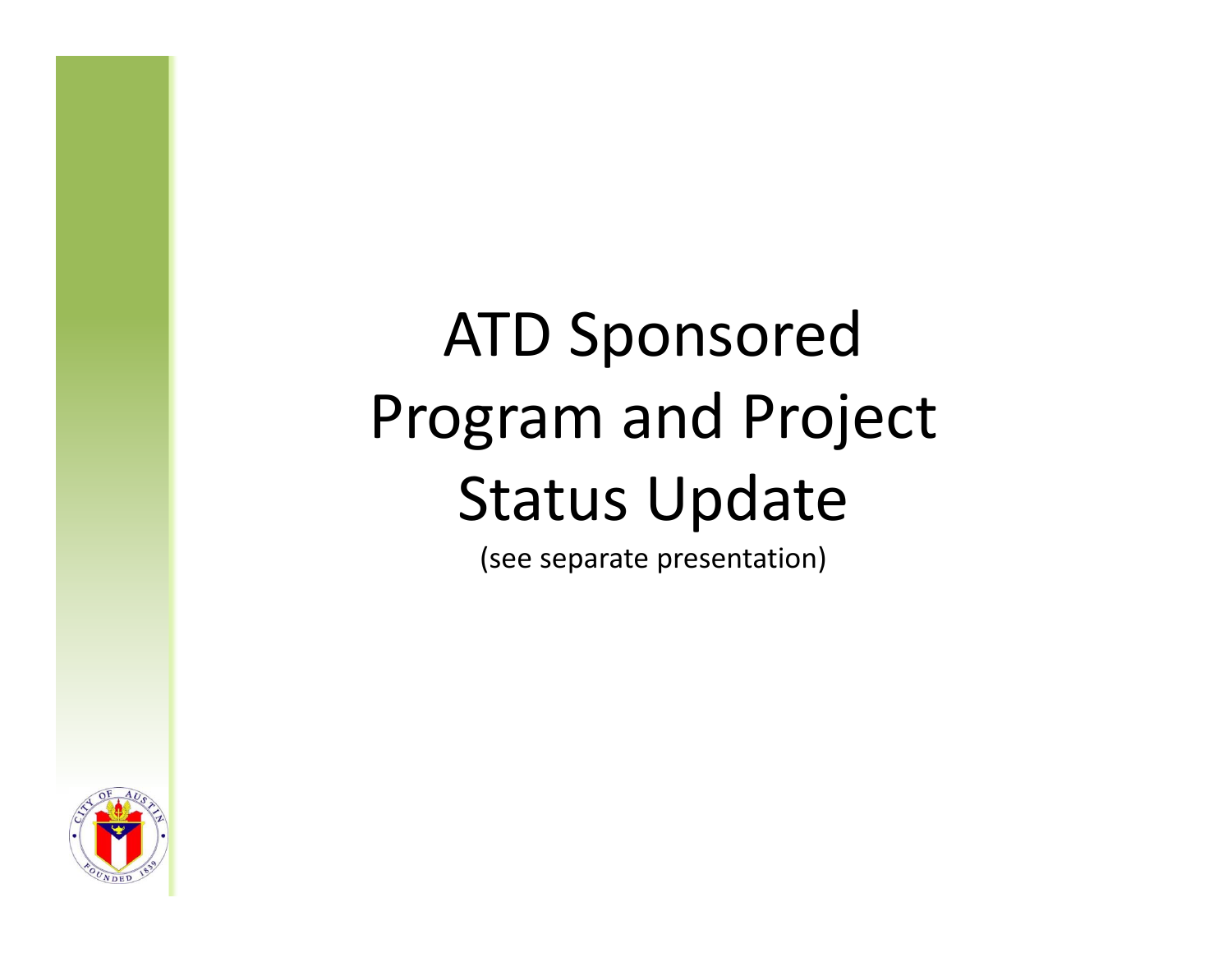# PWD Sponsored Program and Project Status Update

(see separate presentation)